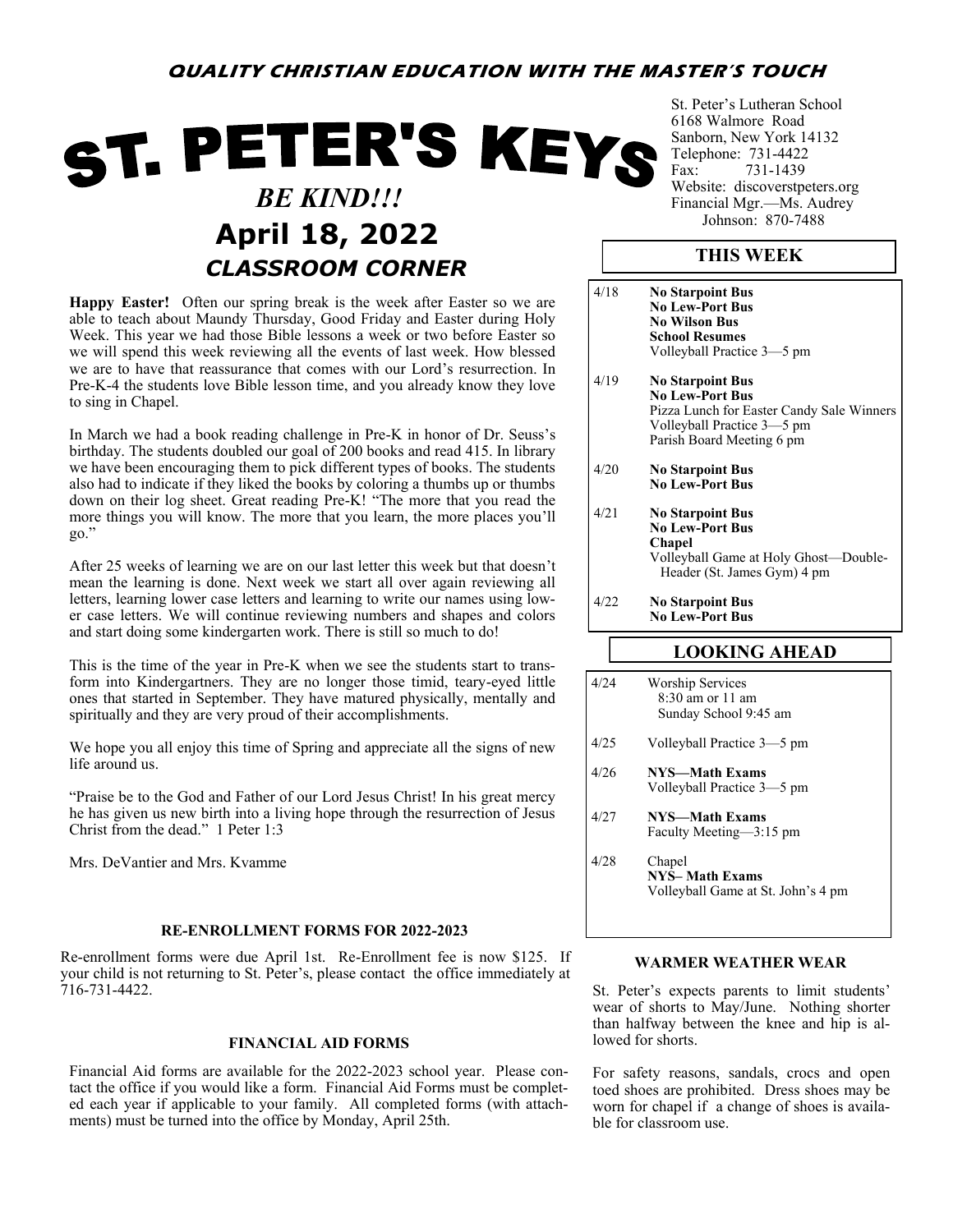## **BISON FUND SCHOLARSHIPS**

## **NEW FAMILIES TO BISON FUND**

They will notify families the results via email. If a family is selected to receive funding, you will receive a link to complete a full application online. The deadline for new families to complete the full application is April 30th. The pre-application form remains open on the website. Families who complete it will be placed on a waiting list. They do take families off the waitlist as more funds become available, so please apply.

#### **RENEWING FAMILIES TO BISON FUND**

Bison has sent families an email on February 22nd with the link to start the renewal process. As a reminder, you will need to upload your financial documents in Step 3 of the renewal process. The deadline for families to renew there scholarship for the 2022-23 school year is April 15th.

Families new to BISON can still submit a pre-application for funding on the website and be placed on their waiting list.

If you have any questions, please feel free to call 716-854-0869 or visit www.bisonfund.com.